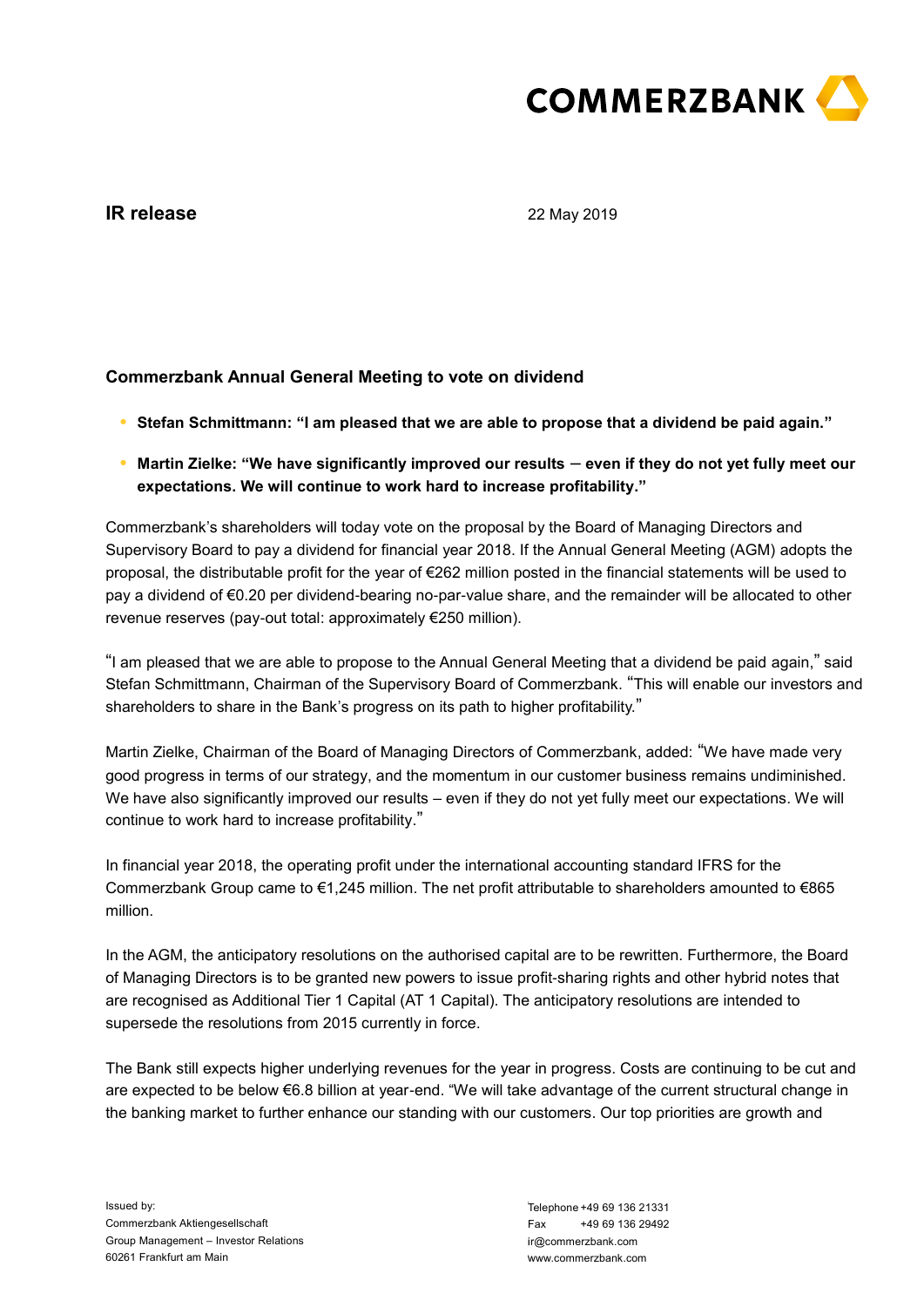#### page 2 |

efficiency," said Zielke.

Commerzbank also already announced on publication of its results for financial year 2018 that it is aiming to pay a dividend for financial year 2019 as well. The pay-out ratio is expected to be on a level comparable to 2018.

The agenda can be found at [www.commerzbank.com/agm,](http://www.commerzbank.com/agm) along with other AGM-related documents and a link to the speech of the Chairman of the Board of Managing Directors. The Twitter hashtag for the AGM is #CobaHV.

\*\*\*\*\*

## **About Commerzbank**

speed. With Campus 2.0, we will improve our time to market for new products and services and increase our Campus 2.0, we compare the comparison of the results for franchisip services and increase our Campus 2.0, commerzban Commerzbank is a leading international commercial bank with branches and offices in almost 50 countries. In the two business segments Private and Small-Business Customers and Corporate Clients, the Bank offers a comprehensive portfolio of financial services which is precisely aligned to its clients' needs. Commerzbank finances approximately 30% of Germany's foreign trade and is the leading finance provider for corporate clients in Germany. Due to its indepth sector know-how in the German economy, the Bank is a leading provider of capital market products. Its subsidiaries Comdirect in Germany and mBank in Poland are two of the world's most innovative online banks. With approximately 1,000 branches, Commerzbank has one of the densest branch networks among German private banks. In total, Commerzbank serves more than 18 million private and small business customers, as well as more than 70,000 corporate clients, multinationals, financial service providers, and institutional clients worldwide. In 2018, it generated gross revenues of €8.6 billion with approximately 49,000 employees.

#### **Disclaimer**

This release contains forward-looking statements. Forward-looking statements are statements that are not historical facts. In this release, these statements concern inter alia the expected future business of Commerzbank, efficiency gains and expected synergies, expected growth prospects and other opportunities for an increase in value of Commerzbank as well as expected future financial results, restructuring costs and other financial developments and information. These forward-looking statements are based on the management's current plans, expectations, estimates and projections. They are subject to a number of assumptions and involve known and unknown risks, uncertainties and other factors that may cause actual results and developments to differ materially from any future

\*\*\*\*\*

Issued by Commerzbank Aktiengesellschaft Group Management – Investor Relations 60261 Frankfurt am Main

Telephone +49 69 136 21331<br>Fax +49 69 136 29492  $Fax +496913629492$ ir@commerzbank.com www.commerzbank.com